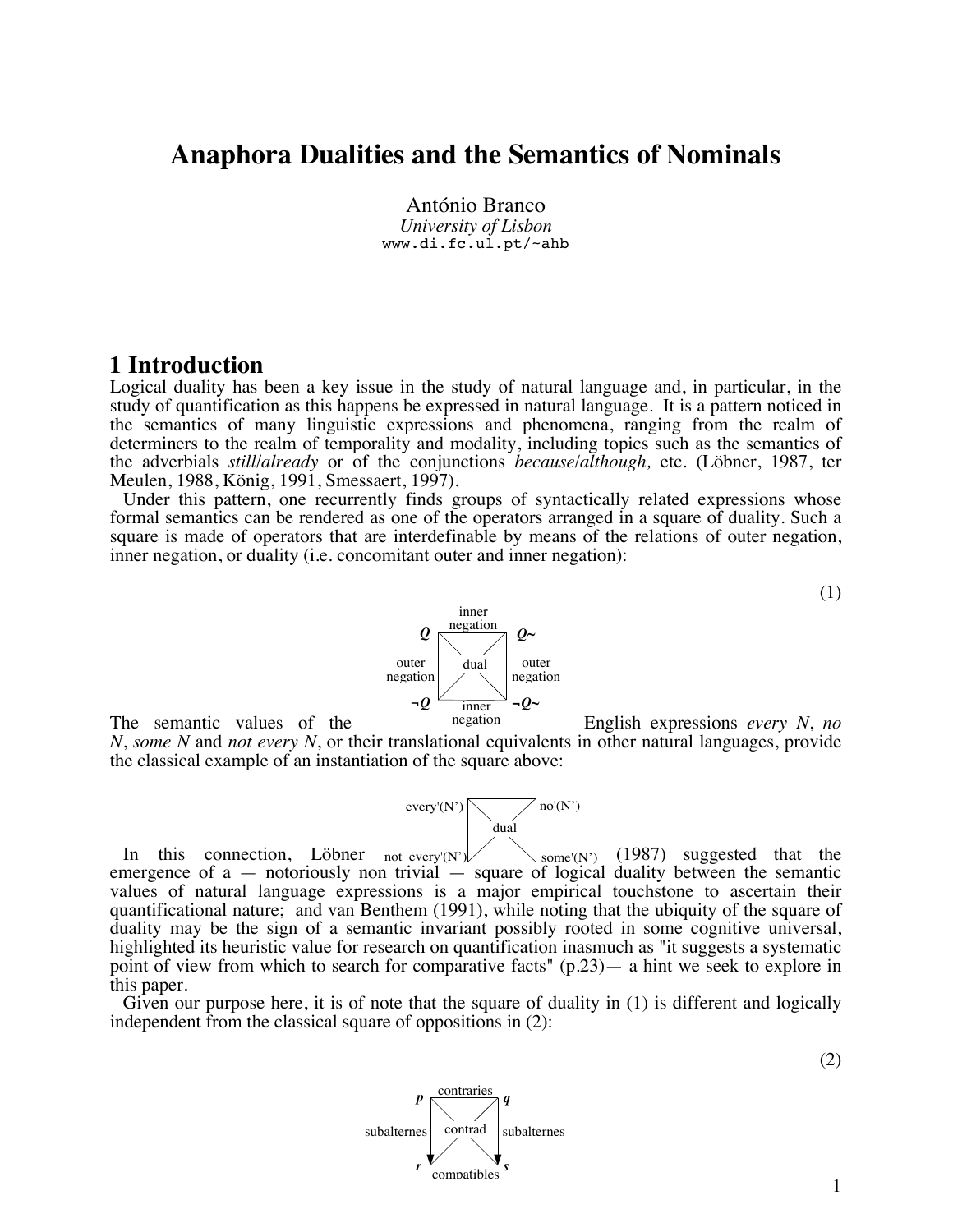The difference lies in the fact that duality, inner negation and outer negation are third order concepts, while compatibility, contrariness and implication are second order concepts. As a consequence, it is possible to find instantiations of the square of oppositions without a corresponding square of duality, and vice-versa (vd. Löbner, 1987:56 for examples and discussion).

Although the two squares are logically independent, the empirical emergence of a square of oppositions for the semantic values of natural language expressions naturally raises the question about the possible existence of an associated square of duality, and about their quantificational nature. This is where we get focussed into the research issue of this article, given the emergence of a square of oppositions with the grammatical constraints on anaphoric binding, also known as binding principles.

## **2 Anaphoric binding constraints**

Binding principles capture generalisations concerning the relative positioning of anaphors with respect to their admissible antecedents in the grammatical geometry of sentences. From an empirical perspective, these constraints stem from what appears as quite cogent generalisations and exhibit a universal character, given the hypothesis of their parameterised validity across natural languages (Dalrymple, 1993). From a conceptual point of view, in turn, the relations among the definitions of binding constraints involve non-trivial cross symmetry, which lends them a modular nature and provides further strength to the plausibility of their universal character. Binding principles have thus been considered one of the most significant modules of grammatical knowledge, usually termed as binding theory in theoretical linguistics.

We follow here the definition proposed in (Pollard and Sag, 1994) for these constraints, and subsequent extension in (Xue *et al.*, 1994, Branco and Marrafa, 1999), which are presented below, together with some illustrative examples. These constraints on the anaphoric capacity of nominals induce a partition of the set of these anaphors into four classes, which are then identified as being of one of the following four anaphoric types: short-distance reflexive, pronoun, long-distance reflexive, and non-pronoun.

(3)

**Principle A:** A locally o-commanded short-distance reflexive must be locally o-bound. [Lee<sub>i</sub>'s friend]<sub>j</sub> thinks [[Max<sub>k</sub>'s neighbour]<sub>l</sub> likes himself<sub>\*i/\*j/\*k/l</sub>].

**Principle Z:** An o-commanded long-distance reflexive must be o-bound. [O amigo do Lee<sub>i</sub>]<sub>j</sub> acha [que [o vizinho do Max<sub>k</sub>]<sub>l</sub> gosta dele próprio<sub>\*i/j\*k/l</sub>]. (Portuguese) the friend of\_the Lee thinks that the neighbour of\_the Max likes of\_him self [Lee's<sub>i</sub> friend]<sub>j</sub> thinks [[Max<sub>k</sub>'s neighbour]<sub>l</sub> likes him<sub>\*i/j\*k</sub>/himself<sub>1</sub>].

**Principle B:** A pronoun must be locally o-free. [Lee<sub>i</sub>'s friend]<sub>j</sub> thinks [[Max<sub>k</sub>'s neighbour]<sub>l</sub> likes him<sub>i/j/k/\*|</sub>].

**Principle C:** A non-pronoun must be o-free.

[Lee<sub>i</sub>'s friend]<sub>j</sub> thinks [[Max<sub>k</sub>'s neighbour]<sub>l</sub> likes the boy<sub>i/\*j/k/\*|]</sub>.

The definitions of binding constraints are built in terms of a few auxiliary notions. The notion of *o-binding* is such that *x* o-binds *y* iff *x* o-commands *y* and *x* and *y* are coindexed, where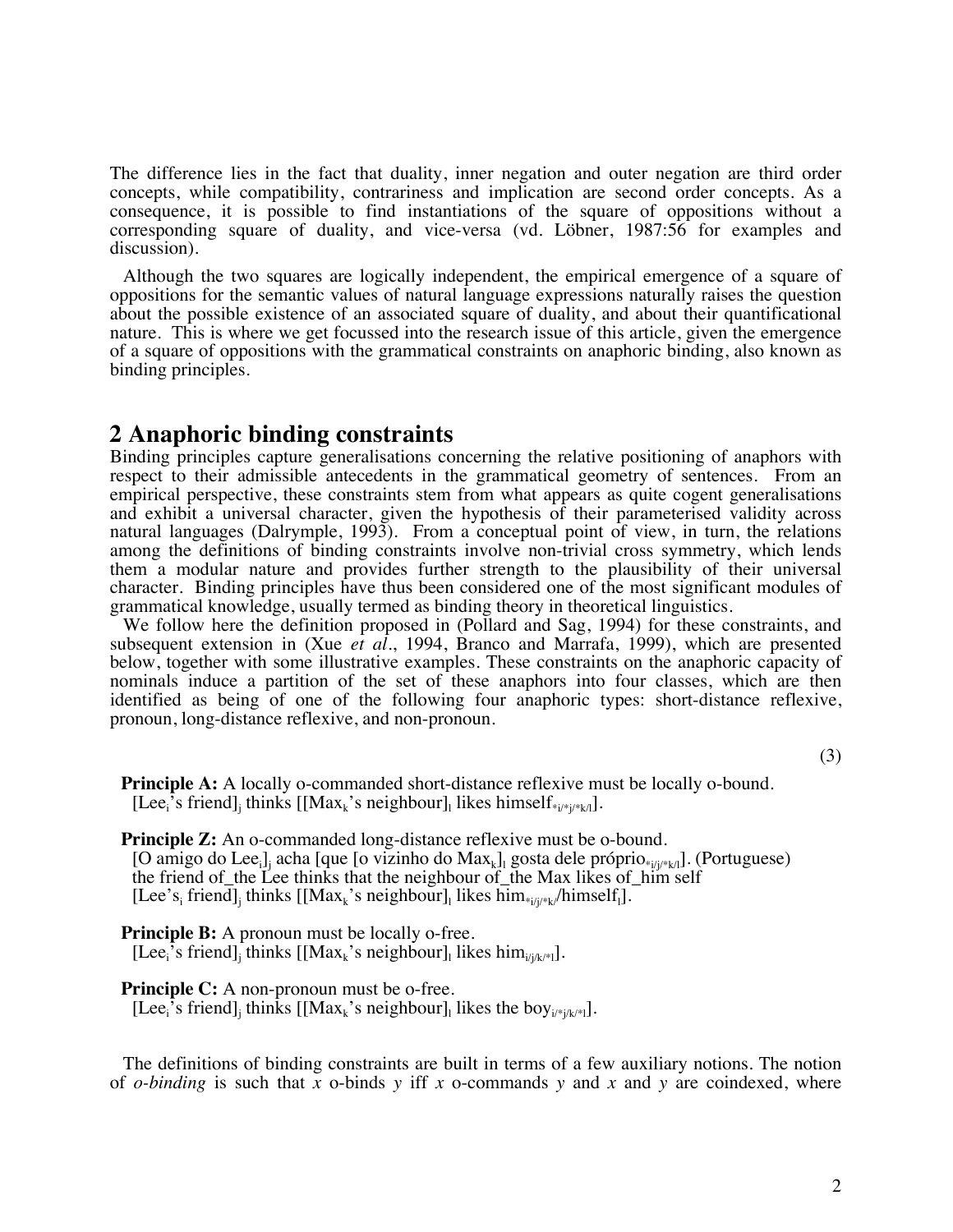coindexing is meant to represent anaphoric links.1

*O-command* is a partial order under which, in a clause, the Subject o-commands the Direct Object, the Direct Object o-commands the Indirect Object, and so on, following the usual obliqueness hierarchy of grammatical functions; in a multiclausal sentence, the upward arguments o-command the successively embedded arguments.2

The notion of *local domain* for an anaphoric nominal *n* involves the partition of sentences and associated grammatical geometry into two zones of greater or less proximity with respect to *n*. Typically, the local domain coincides with the selectional domain of the predicator subcategorising the anaphor. In some cases, there may be additional requirements that the local domain is circumscribed by the first upward predicator that happens to be finite, bears tense or indicative features, etc.3

Given this introductory remarks on anaphoric binding constraints, the key observation to make now with respect to the generalisations in (3) above is that, when stripped away from procedural phrasing and non-exemption requirements, $4$  they instantiate the following square of oppositions:



There are two pairs of  $\overline{X}$  is bound  $\overline{Y}$  as locally like contradictory constraints, which are formed by the two diagonals, (A, B) and (C, Z). One pair of *contrary* constraints (they can be both false but cannot be both true) is given by the upper horizontal edge (A, C). One pair of *compatible* constraints (they can be both true but cannot be both false) is given by the lower horizontal edge  $(Z, B)$ . Finally two pairs of subcontrary constraints (the first coordinate implies the second, but not vice-versa) are obtained by the vertical edges,  $(A, Z)$  and  $(C, B)$ .

Given this new square of oppositions, the natural question to ask is whether this is a sign that binding principles are the visible effect of some underlying quantificational structure.

## **3 Phase quantification**

Our major point here is to argue that this question can be answered affirmatively. In the light of the considerations in Section 1, we proceed by showing that there is a square of duality associated with the grammatical constraints on anaphoric binding. But before this result may be fully worked out, some analytical tools are to be introduced first.

We resort to the notion of phase quantification, introduced in (Löbner, 1987) to study the semantics of aspectual adverbials and shown to be extended to characterise quantification in general. For the sake of concreteness, consider a diagrammatic display of the semantics of such adverbials:

 $<sup>1</sup>$  There are anaphors that are subject-oriented, in the sense that they only take antecedents that have the grammatical</sup> function Subject. Some authors (e.g. Dalrymple, 1993) assume that this should be seen as an intrinsic parameter of binding constraints and aim at integrating it into their definition. In this point we follow previous results of ours reported in (Branco, 1996), where the subject-orientedness of anaphors is argued to be, not an intrinsic feature of binding constraints, but one of the surfacing effects resulting from the non linear obliqueness hierarchy associated with some predicators (or with all of them in some languages).

<sup>&</sup>lt;sup>2</sup> The o-command relation is defined on the basis of obliqueness hierarchies successively embedded along the relation of subcategorization: "Y o-commands Z just in case either Y is less oblique than Z; or Y o-commands some X that subcategorises for Z; or Y o-commands some X that is a projection of Z." (Pollard and Sag, 1994:279). For a discussion of the empirical justification for obliqueness hierarchies as well as references on this topic, see (Pollard and Sag, 1987:Sec.5.2).

<sup>3</sup> Vd. (Dalrymple, 1993) for details.

<sup>4</sup> For a detailed discussion of exemption occurrences of reflexives see next footnote.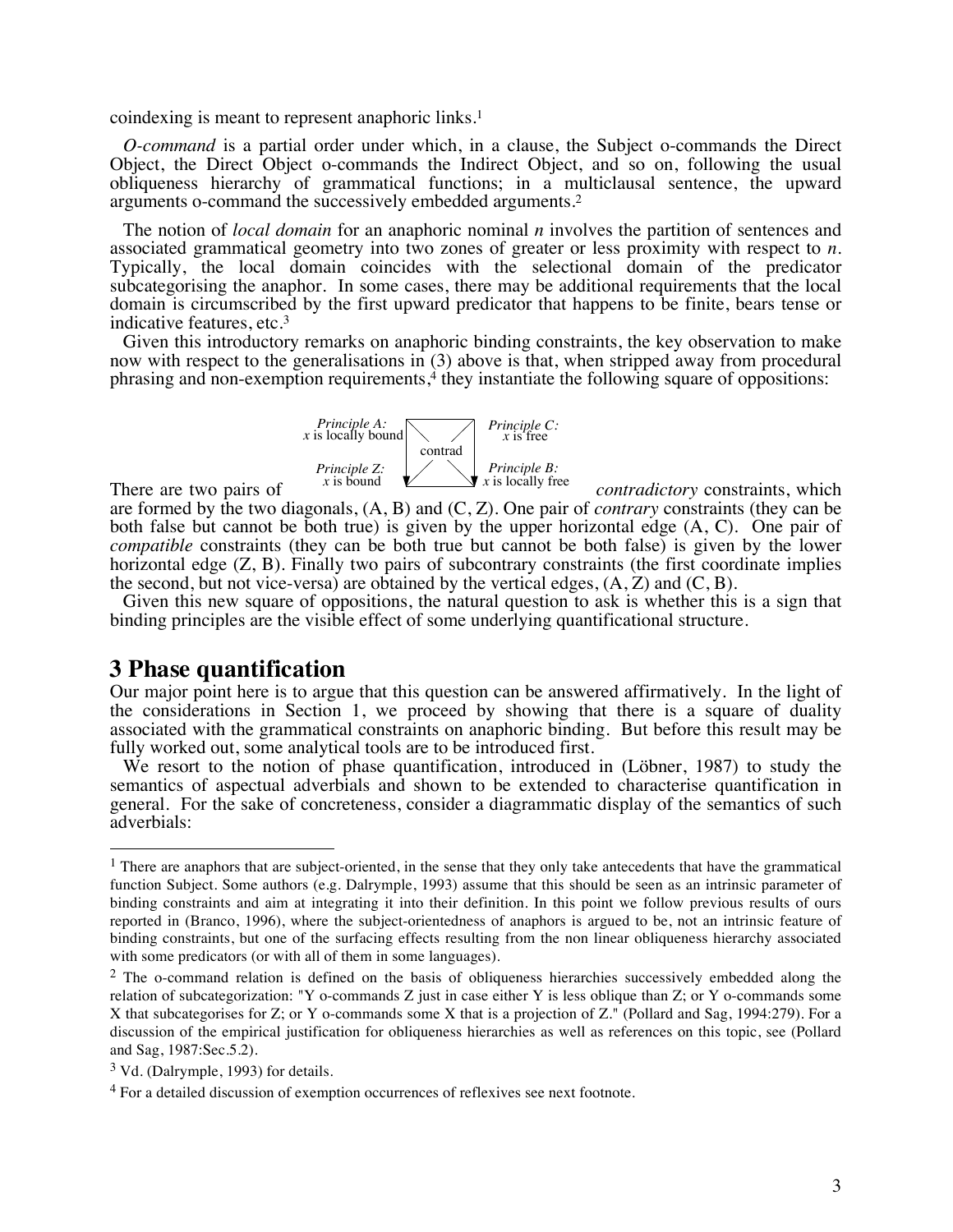

Very briefly, phase quantification requires the following ingredients: (i) an order over the domain of quantification; (ii) a parameter point *t*; (iii) a property *P* defining a positive semiphase in a sequence of two opposite semiphases; and (iv) the starting point of a given semiphase.

For the analysis of aspectual adverbials in terms of phase quantification, the order of (i) is the time axis; the parameter point *t* of (ii) is the reference time of the utterance; the relevant property *P* of (iii) denotes the instants where the proposition containing the adverbial holds (with the adverbials *no longer* and *still* bearing the presupposition that semiphase *P* precedes semiphase ~*P*, and *not yet* and *already* bearing the presupposition that ~*P* precedes *P*); and the starting point in (iv) is  $I(R,t)$ , the infimum of the set of the closest predecessors of  $t$  which form an uninterrupted sequence in phase *R* (vd. (Löbner, 1987, 1989) for a thorough definition).

Given these correspondences, the aspectual adverbials can be analysed as expressing the following quantifiers:



# **4 The quantificational force of anaphors**

With this in place, the empirical generalisations captured in the definition of binding principles in (3) can be argued to be the visible effect of the phase quantificational nature of the corresponding nominals. In this section we will show how anaphoric nominals can be analysed as expressing one of four quantifiers acting on the domain of reference markers arranged in terms of the grammatical obliqueness order of their clauses.

#### **4.1 Phase quantification ingredients**

Phase quantification here is assumed to unfold not over entities of the extra-linguistic universe, but over entities in the universe of grammatical representations, vz. reference markers *a la* Kamp. Its ingredients are set up as follows:

- (i) *Order:* reference markers are ordered according to the o-command relation;
- (ii) *Parameter point: t* is set up as *a,* the reference marker of the antecedent of the anaphoric nominal at stake;
- (iii) *Phase propert*y*: P* is set up as *D,* denoting the set of markers in the local grammatical domain of the anaphor.

For an anaphoric nominal *N* in a given sentence *s*, *D* is thus determined by the position of *N* in the obliqueness order which *N* enters in *s*. Given *m*, the reference marker of *N*, semiphase  $D_m$  is a stretch containing *m* and the markers that are less than *m* in the obliqueness order. In case  $\sim D_m$  is presupposed to precede  $D_m$ , the first predecessor in  $D_m$  is local with respect to *m*; and in case semiphase  $D_m$  is presupposed to precede  $\sim D_m$ ,  $D_m$  is such that the last successor in it (*m* itself) is local with respect to *m*. Phase  $D_m$  is such that the closest  $D_m$  neighbour of semiphase  $\sim D_m$  is local with respect to *m*.

Given this new ingredients for phase quantification and with the appropriate replacements in the square in (4), one gets four phase quantifiers — we termed  $Q_z$ ,  $Q_p$ ,  $Q_c$  and  $Q_A$  — entering the square of duality and aligning with other quantifiers of similar quantificational force at each of

(4)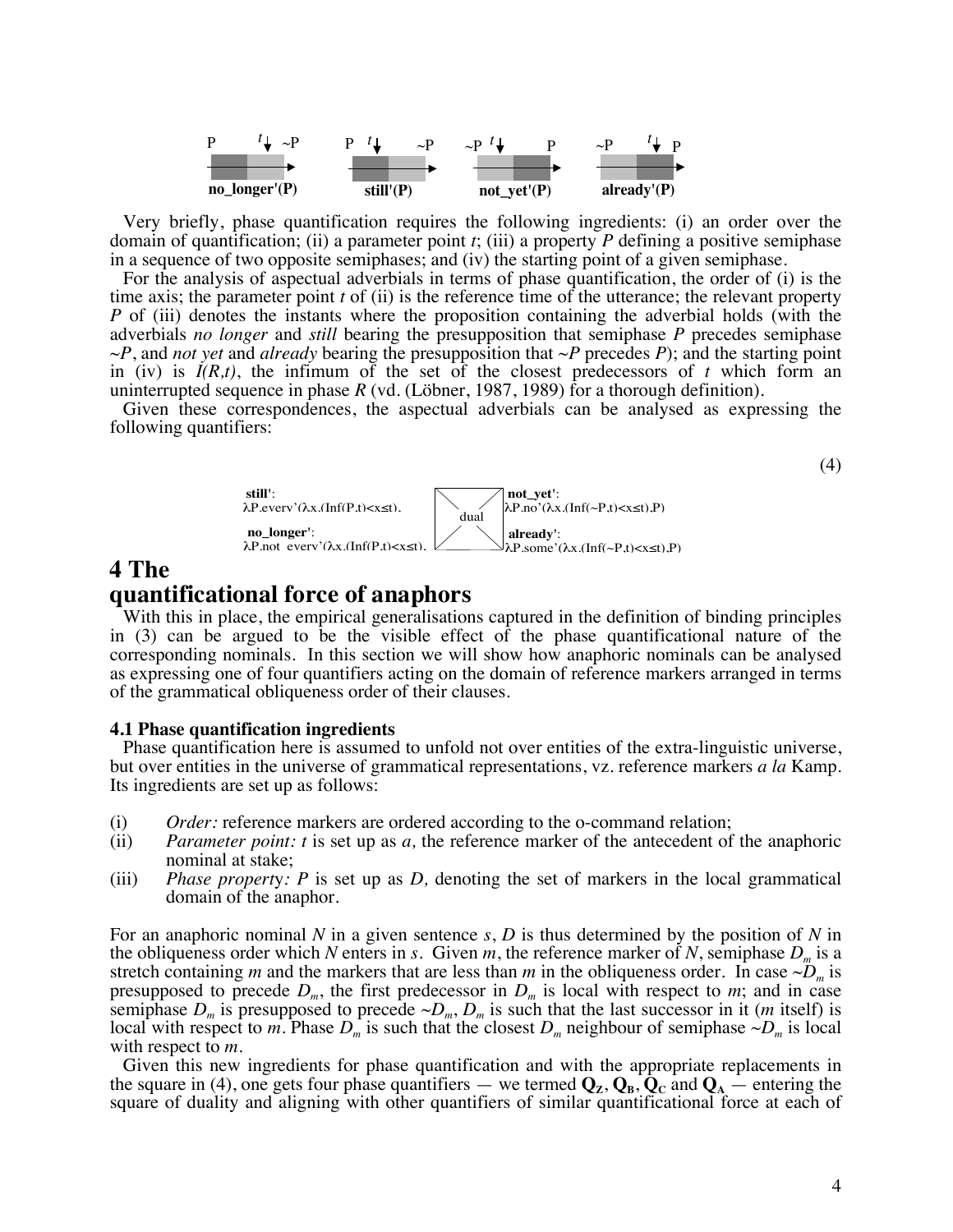the corners:



As we will check now in the subsections below, these four phase quantifiers ensure the same empirical predictions as secured by the four binding principles stated in (3).

#### **4.2 Short-distance reflexives**

The quantifier expressed by short-distance reflexives is associated with the presupposition that  $\sim$ *D.D.* It receives the following definition:

$$
Q_A: \ \lambda P.\text{some}^{\prime}(\lambda x. (I(\sim P,a) < x \le a, P)
$$

This is easily interpreted against the diagram corresponding to the example sentence *Kim said Lee thinks Maxi hit himselfi*. In the diagram, *k*, *l*, *m* and *h* stand, respectively, for the reference markers of *Kim*, *Lee*, *Max* and *himself*; and  $x_1, \ldots, x_n$  stand for the markers not in the obliqueness relation of *h*, including those possibly introduced in other sentences of the discourse or available in the context (Hasse diagrams are displayed with a turn of 90º right):

$$
\sim D. \quad \begin{array}{c} \circ \\ \circ \\ \circ \\ \circ \\ \circ \end{array} \quad \begin{array}{c} a \downarrow \\ \circ \\ \circ \\ \circ \\ \circ \end{array} \quad D_h
$$

 $\mathbf{Q}_{\mathbf{A}}(D_{h})$  is satisfied iff between the bottom of the uninterrupted sequence  $\neg D_h$  most close to the antecedent *a* and *a* inclusive, there is at least one reference marker in  $D_h$ . As  $\sim D_h$  precedes  $D_h$ , this amounts to requiring that *a* be in  $D_h$ , the local domain of *h* here, and consequently that *a* be a local o-commander of *h*, which matches the requirement in Principle A. Binding phase quantifier  $\mathbf{Q}_A$  shows positive existential force and short-distance reflexives align in the square of duality with items like *some N*, *already*, *possibly*, etc. *x*<sub>n</sub>

#### **4.3 Pronouns**

The phase quantifier expressed by pronouns, in turn, lies at the same corner as the quantifiers no'(R) or not\_yet*'* in (5):

$$
\mathbf{Q}_{\mathbf{B}}: \ \lambda P \text{.no}(\lambda x. (I(\sim P, a) < x \leq a. P)
$$

The presupposition conveyed by these anaphors is also that  $\sim D.D$ , and  $\mathbf{Q}_B$  is easily understood when considering the diagrammatic description of an example like *Kim said Leei thinks* [*Max hit himi*]:



 $\mathbf{Q}_{\mathbf{B}}(D_h)$  is satisfied iff no reference marker between the bottom of  $\neg D$  and the antecedent *a* inclusive is in *D*, which implies that *a* has to be in  $\neg D$ , i.e. it has to be outside the local domain of the pronoun, as in the generalisation captured by Principle B. This includes not only the markers *k* and *l* of *Kim* and *Lee*, in the upwards clauses, but also  $x_1, \ldots, x_n$  thus allowing for non-sentential anaphoric links for the pronoun (including those that are

(5)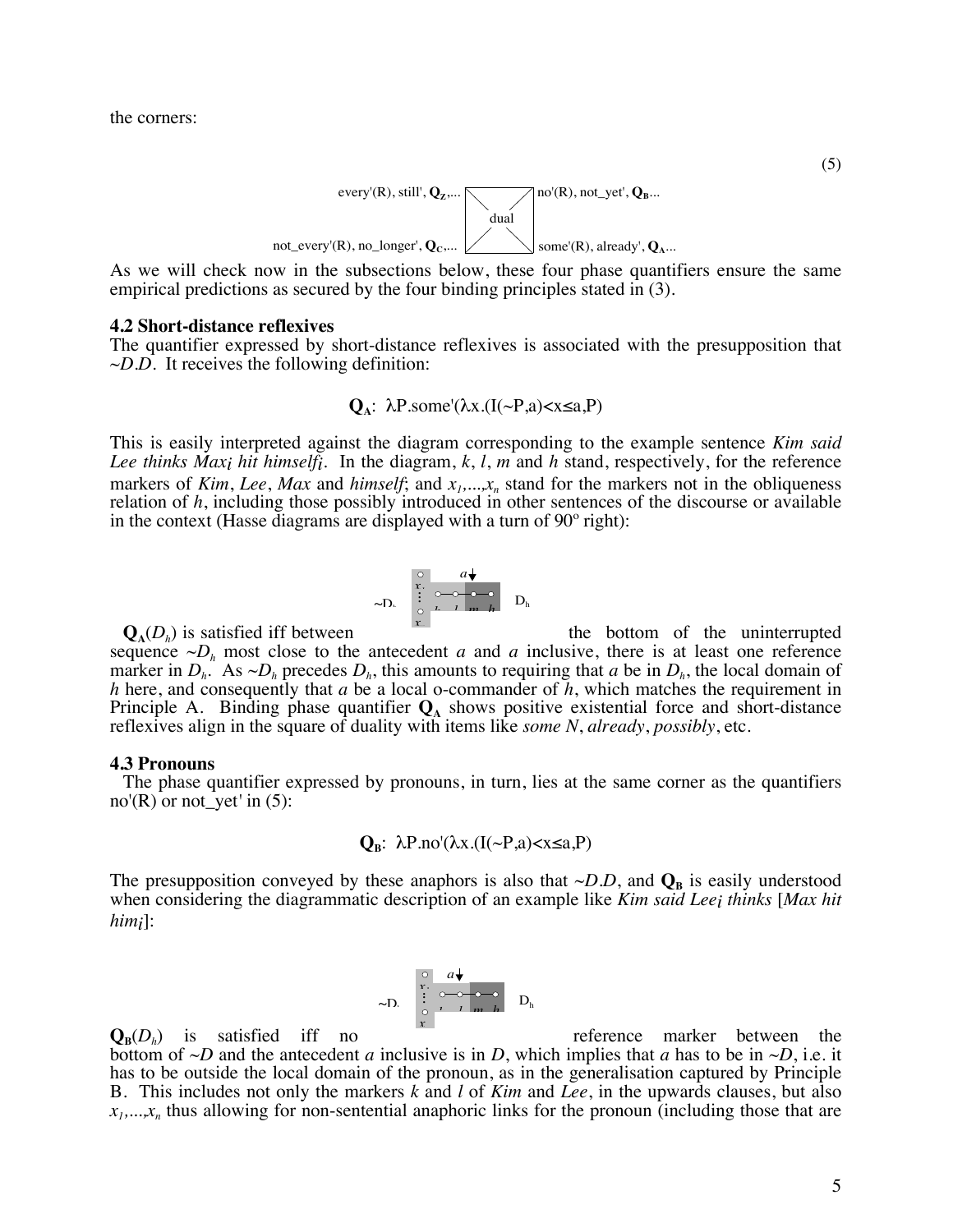discourse- or context-driven, deictic, etc.).

#### **4.4 Long-distance reflexives**

Turning to long-distance reflexives, we consider the working example from Portuguese *O amigo de Kimi disse que ele próprioi acha* [*que Lee viu Max*]*.* / *Kim's friendi said* "*ele próprio"i thinks*  [*Lee saw Max*]. Its diagrammatic display can be depicted as follows:

$$
D_{\circ} \quad \begin{array}{c}\n q \\
\hline\n \bullet \\
\hline\n 0 & \multicolumn{1}{c}\n \end{array}\n \quad\n \begin{array}{c}\n \circ \\
k \\
\circ \\
\circ \\
\hline\n 1 & m \\
\vdots \\
\circ \\
\circ \\
\circ\n \end{array}\n \quad \sim D_{e}
$$

positive universal force and can be found at the same corner as the quantifiers every'(R) or still*'* in (5):

The phase quantifier expressed  $\mathbf{r}$  by long-distance reflexives has

$$
Q_z: \lambda P.every'(\lambda x.(I(P,a) < x \le a,P)
$$

As with short-distance reflexives, the antecedent  $a$  is here required to occur in  $D<sub>e</sub>$  though the presupposition conveyed now is that the positive semiphase *D* is followed by the negative semiphase  $\neg D$ . Taking into account the definition of  $D_{\rho}$  above, the antecedent is thus required to be an o-commander – local or not – of the marker *e* of the anaphoric nominal.

The semantics of the corresponding phase quantifier is such that, for  $\mathbf{Q}_{z}(D_{e})$  to be satisfied, between the bottom of the uninterrupted sequence  $D<sub>e</sub>$  closest to an admissible antecedent  $a$  and  $a$ inclusive, every reference marker is in  $D_e^1$ . This amounts to requiring *a* to be in  $D_e$ , i.e. to imposing that any admissible antecedent is an o-commander of the long-distance reflexive, as required by Principle Z.5

#### **4.5 Non-pronouns**

The quantifier expressed by non-pronouns appears at the same corner as quantifiers like not every'(R), no longer', etc.:

### $Q<sub>C</sub>: λP.$ not\_every'(λx.(I(P,a)<x≤a,P)

Let us consider a first version of the diagram for the example [*Kimi 's friend*] *said the boyi*

<sup>&</sup>lt;sup>5</sup> When reflexives occur in a syntactic position where they have no possible antecedent o-commanding them in their domain, their anaphoric capacity is exempt from the usual discipline and they present a so-called logophoric behaviour. This is illustrated in the following example from Golde (1999:73), where *herself* picks an antecedent outside its binding domain, the NP *the portrait of herself*: *Maryi thought the artist had done a bad job, and was sorry that her parents came all the way to Columbus just to see* [*the portrait of herselfi* ].

Under the quantificational analysis of binding constraints, to a reflexive *M* in an exempt position (i.e. in the bottom of D), there corresponds the maximum "shrink" of D, as this is the singleton whose sole element is *m*. This maximum shrink has a disturbing impact only in the phase quantifiers for which the antecedent *a* is to be found in D, namely  $\mathbf{Q}_A$  and  $\mathbf{Q}_Z$ . In these cases, for *a* to be in D and the relevant quantification to be satisfied, *a* can only be identified with *m* itself.

As *m* is engaged in this anaphoric anchoring loop, its non vacuous interpretation remains to be accomplished. Admittedly, an overarching interpretability requirement is in force in natural languages ensuring the "meaningful" anchoring of anaphors: For an exempt reflexive to be non vacuously interpreted, an antecedent — inevitably outside its binding domain now — has to be fixed. Logophoricity appears thus as an exceptional anaphoric behaviour of reflexives that shows up when their interpretation has to be untied from anchoring loops formed by virtue of their markers occurring in the bottom of the positive semiphase D.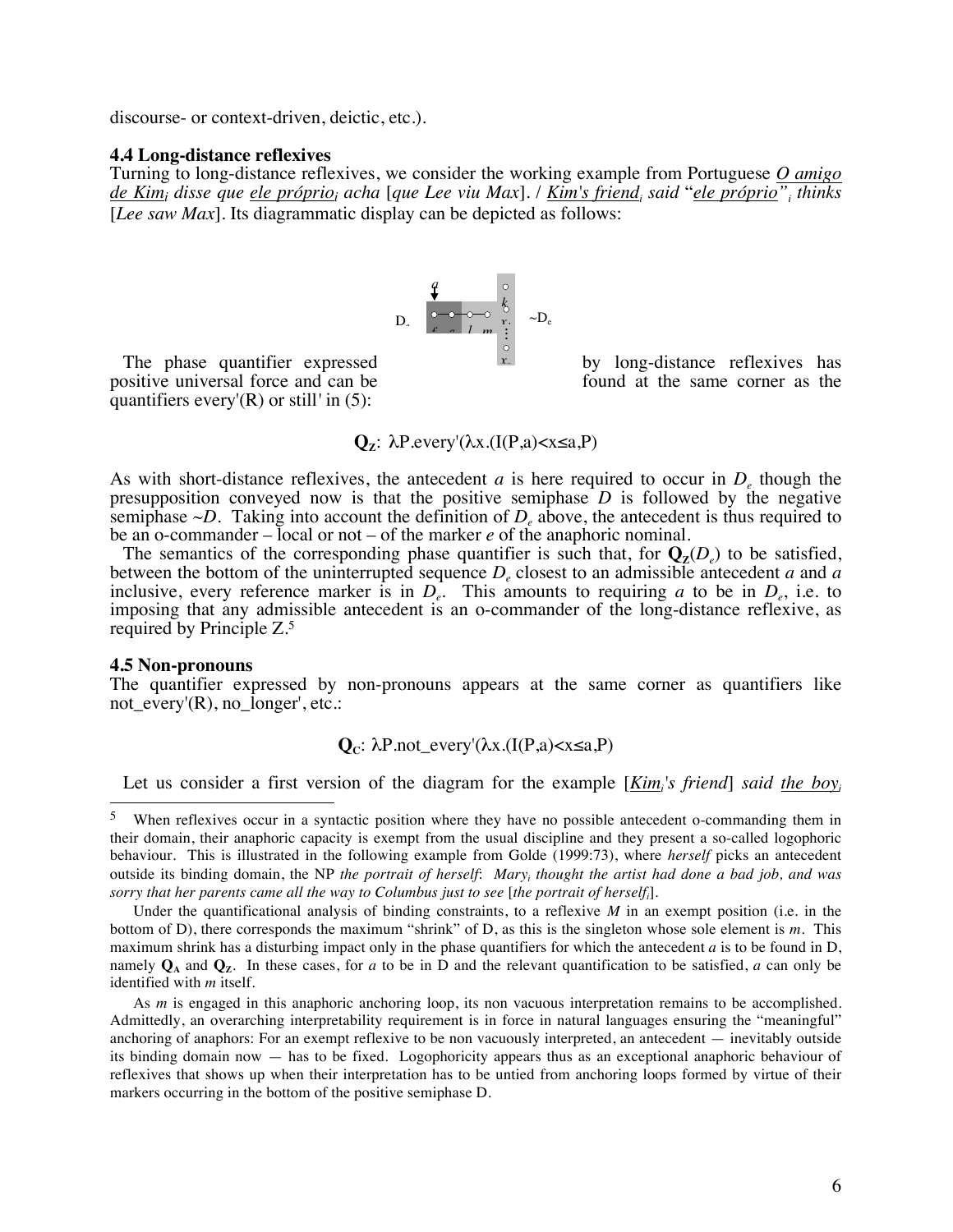

An admissible antecedent *a* of *b*  $\vert \cdot \vert$  should be required to occur in  $\neg D<sub>b</sub>$ , which implies that *a* cannot be an o-commander of *b*, thus rendering the same constraint as expressed by Principle C. *xn*

As in previous diagrams, the negative semiphase ~*D* is taken here as the complement set of *D*. Correct empirical prediction requires however this assumption to be refined and a more accurate definition of  $\sim D$  be provided for phase quantification in non-linear orders — as the one under consideration — where not all elements of the quantification domain are comparable.

For  $\mathbf{Q}_{c}(D_{b})$  to be satisfied, between the bottom of  $D_{b}$  and the antecedent *a* inclusive, not every reference marker is in  $D<sub>b</sub>$ . In examples as the one above, the denotation of  $\lambda x.(I(D<sub>b</sub>,a) < x \le a)$ , the restrictor of  $\mathbf{Q}_c$ , is always empty: It is not the case that  $I(D_b, a) \le a$  because when  $a = k$  (or  $a = x_i$ , for any  $i$ ,  $a$  is not comparable to any element of  $D_b$ , including its bottom. Hence, not\_every'( $\lambda x$ .(I( $D_b$ ,a)<x≤a),  $D_b$ ) is false whatever reference marker *k* or *x<sub>i</sub>* happens to be taken as the antecedent for *b*. As a consequence, the specific anaphor resolution in the example above would be incorrectly ruled out.

This suggests that when phase quantification operates on non-linear orders, negation of the positive phase P may be slightly more sophisticated than simple Boolean negation rendering its complement set. We are taught that negation of P also involves the lifting of the complement set, P<sup>⊥</sup>, with ⊥ equal to the top of P (*b* in the working example above) when occurs the

presupposition that P.~P.6

With this fine-tuned definition of the negative semiphase, the diagrammatic display for our working example becomes:



This specification of  $\sim$ P correctly ensures that  $\mathbf{Q}_c(D)$  is satisfied iff *xn*

any of the grammatically admissible anaphoric links specified in Principle  $\overline{C}$  holds between non pronouns and their antecedents.

<sup>&</sup>lt;sup>6</sup> For the sake of formal uniformity, when ~P.P, the order-theoretic dual of this definition for ~P can also be assumed.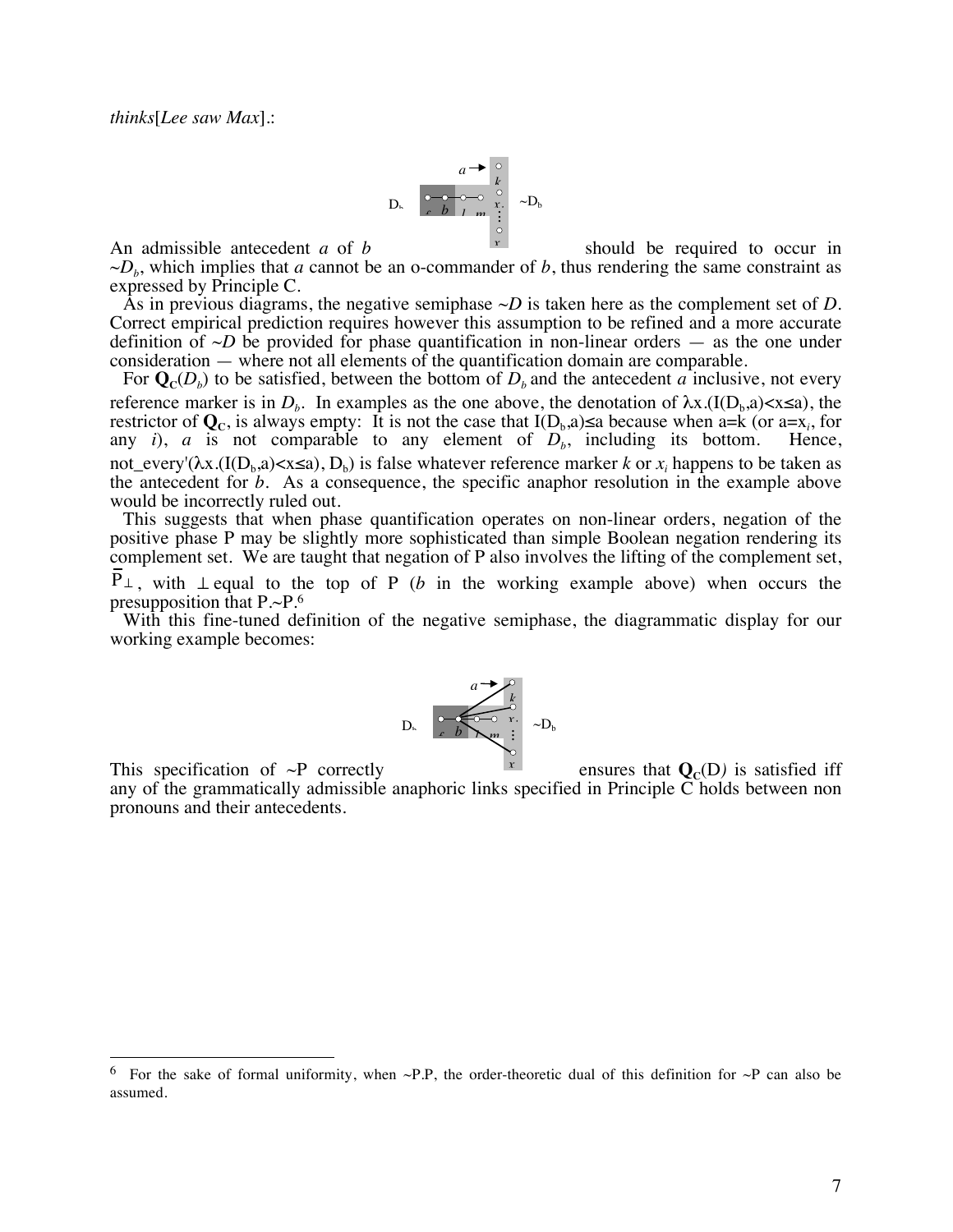### **5 Discussion: quantification and reference**

#### **5.1 Quantification**

Many authors have stressed that there is no correspondence between surface and logical form of quantificational expressions of natural languages. Löbner emphasised this non-correspondence by pointed out that, while domain restrictor and quantified predicate are rendered by two different surface expressions in nominal quantification, only the quantified predicate is superficially available in phase quantification as this is expressed by aspectual adverbials. With phase quantification expressed by anaphors, this gulf between surface and logical form has widened further: There is no surface expression either for the domain restrictor of quantification or for the quantified predicate.

Other important implications for our understanding of the realm of quantification in natural languages might have been uncovered as well by the results presented here. Quantification is extended to universes which are possibly non-linearly ordered, and more important, to universes whose elements are not entities of the "extra-grammatical" universe, but entities of the "intragrammatical" world itself.

The models against which binding phase quantification is to be interpreted are not representations of the world, with everyday entities like donkeys, farmers, etc., but grammatical representations, with entities like reference markers, grammatical functions, etc.. Hence, satisfaction of a formula made out of a binding phase quantifier turns out to be a well-formedness constraint on the syntax and semantics of the sentence where the corresponding anaphor occurs: For the meaning of "classic" quantification to be determined, one has to know how the world has to be for it to be true; for the meaning of binding phase quantification to be determined, one has to know how the grammatical representation has to be for it to be true.

#### **5.2 Symmetric dualities**

Finally, it is worth considering the implications of the results reported above for the overall semantic make up of nominals.

It is a shared wisdom that nominals convey either quantificational or referential force, and a large bulk of the research on the semantics of nominals has been concerned with determining which side of this duality definite descriptions belongs to. For the sake of the argument, let us assume that definites are referential terms. Let us also embrace the result that proper nouns are ruled by binding principle C.

Given these assumptions, the analysis developed in this article imply that nominals with "primary" referential force (*he, the book, John,*...) have a somewhat "secondary" quantificational force: They express quantificational requirements — over reference markers in grammatical representations —, but cannot be used to directly quantify over extra-linguistic world entities as the other "primarily" quantificational nominals (*every man*, *most students*,...) do.

This, however, turns out not to be that much surprising if one observes a symmetric duality with regards quantificational nominals, apparent when they act as antecedents in e-type anaphora, as in *Few students<sub>i</sub> came to the party but they<sub>i</sub> had a good time. The analysis of e-type anaphora* proposed by some authors can be seen as implying that nominals with "primary" quantificational force have a somewhat "secondary" referential force: These nominals have enough referential strength to introduce reference markers in the grammatical representation that can be picked as antecedents by anaphors — and thus support the referential force of the latter —, but they cannot be used to directly refer to extra-linguistic entities as the other "primarily" referential terms do.<sup>7</sup>

If the results reported here are philosophically meaningful, the duality quantificational vs. referential nominals is less strict but more articulated than supposed before. Every quantificational or referential nominal (possibly taking indefinite descriptions aside) makes a dual contribution in both dimensions of quantification and reference, but with respect to different universes: "Primarily" referential nominals have a dual semantic nature that is symmetric of the

 <sup>7</sup> We have in mind here analysis of e-type anaphora like the one proposed by Kamp and Reyle, 1993, an in particular their use of  $\Sigma$ -abstraction in Chap.4.